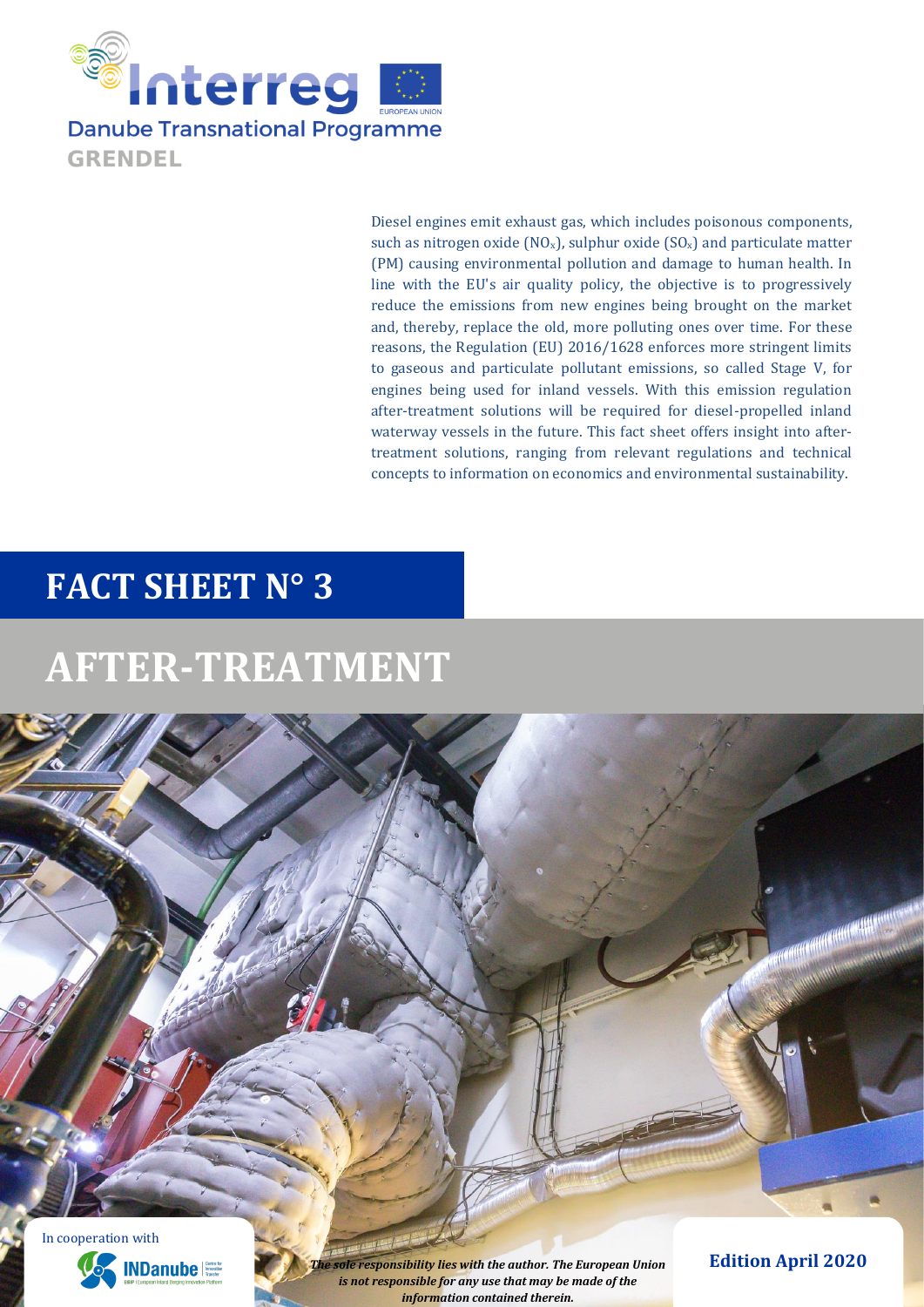

# **REGULATIONS AND SOLUTIONS IN DEVELOPMENT**

## **REGULATIONS**

The requirements relating to gaseous and particulate pollutant emissions for Stage V engines are regulated in Regulation (EU) 2016/1628. Amongst other engines for non-road machinery it is relevant for the categories IWP (engines for inland waterway vessels propulsion), IWA (auxiliary engines for inland waterway vessels) and NRE (non-road engines that may replace IWA and IWP engines with less than 560 kW). The emission limits for CO, HC,  $NO<sub>x</sub>$  and particle mass are greatly reduced. In addition to the reduction of the particle mass the new regulation restricts the number of particles for larger engines. In order to meet the new emission standard, technical solutions will become more complex. Internal combustion control concepts were up to now largely sufficient to comply with the emission limits. To fulfil the emission limits in the future, external device technologies will be required. For the reduction of NOx in the exhaust gas of diesel engines a **S**elective **C**atalytic **R**eduction (SCR) with an additional catalytic stage for CO and HC will be a possible choice. Sulphur oxide is toxic for most catalyst. Therefore, the fuel used with these technologies should harmonise with the standard EN 590 for diesel. To reduce particle mass and particle number a **D**iesel **P**article **F**ilter (DPF) system will be necessary.

### **SOLUTIONS IN DEVELOPMENT**

Not all details how to meet the Stage V emission limits in inland waterway vessels are fully clear today. However, three options are considered:

## SOLUTION 1 LIES WITH THE ENGINE MANUFACTURERS

It is expected that some engine manufacturers will come with an overall solution: a combination of a diesel engine with after treatment, where the engine manufacturer is the responsible party. With this solution the vessel operator will get a NRMM Stage V emission certificate on an ex-works basis, whereby there is no need for emission tests on-board.

#### SOLUTION 2 LIES WITH THE SUPPLIERS OF AFTER-TREATMENT

It is expected that some suppliers of SCR catalysts and DPF will come with an overall solution: after treatment combined with a diesel engine, where the supplier of the SCR catalyst and diesel particulate filter is the responsible party. With this solution the vessel operator will receive a NRMM Stage V emission certificate on an ex-works basis, whereby there is no need for emission tests on-board.

#### SOLUTION 3 LIES WITH EMISSIONS MEASUREMENT SYSTEMS ON BOARD

It is expected that the vessel operator can meet the Stage V emission limits with an existing diesel engine in the near future. For example, by adding an EU Stage V ready SCR catalyst and diesel particulate filter combined with an on board and real time emissions measurement system, whereby the vessel operator can demonstrate the level of emissions.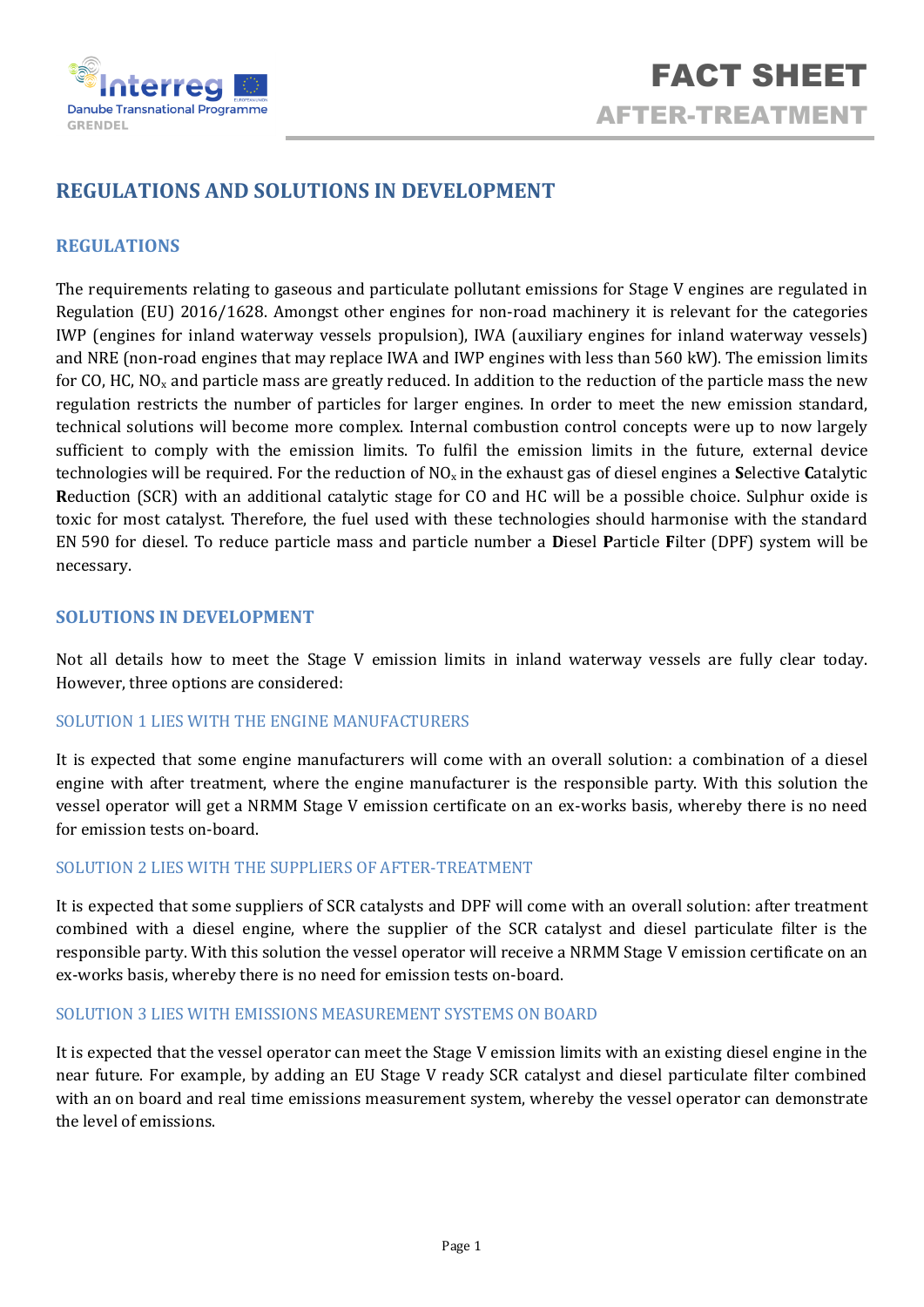

# **TECHNICAL CONCEPT**

Emissions from inland vessels using combustion engines contain several components which must fulfil limits. To fulfil these limits different exhaust gas after-treatment technologies will be used. In the following four technologies are presented which contribute to the compliance with the limit values of Stage V.

## **AFTER-TREATMENT TECHNOLOGIES**

### EXHAUST GAS RECIRCULATION (EGR)

The **nitrogen oxide (NOX)** concentration in the exhaust gas of a diesel engine is reduced by the **Exhaust gas recirculation (EGR).** The concentration of NO<sub>X</sub> depends on the production rate of NO<sub>X</sub> which grows exponentially with rising temperature. To **reduce** the peak temperature and the oxygen concentration a part of the exhaust gas is returned to the combustion chamber. This effect could be enhanced by cooling the recircled exhaust gas. Lowering the combustion temperature to reduce the  $NQ_X$  concentration is limited, because the production of soot particles is favoured at lower temperatures and the engine power is affected. In addition a residue of HC and CO remains in the exhaust gas.

#### DIESEL OXIDATION CATALYST (DOC)

To remove the residue of HC and CO from the exhaust gas by about 90 % a **Diesel Oxidation Catalyst (DOC)** is used. With the after-treatment component DOC the HC and the CO are oxidized into water  $(H_2O)$  and carbon dioxide  $(CO_2)$ . In combination with the EGR the exhaust gas will be influenced for further after-treatments like SCR and DPF. The process conditions in the DOC are not suitable to degrade the  $NO<sub>X</sub>$  concentration by reduction.

#### DIESEL PARTICLE FILTER (DPF)

A **Diesel Particle Filter** reduces the particle matter from the engine exhaust gases. In addition for Stage V engines the number of particles leaving the DPF is restricted by a number of 1.0e12 particles per kWh. The size of the counted particles is larger than 23 nm. Separating the particles from the exhaust gas is done by flowing through a porous material. The separated particles reduce the flow through the DPF and change the pressure difference between in- and outflow of the DPF. At a maximum pressure difference the collected particles must be removed by changing the filter or filter regeneration. During the filter regeneration the collected particles, mainly soot, are burned to clean the filter. Afterwards the clogging particles are removed, the pressure difference is changed and the operational condition of the DPF is normalized. The ash residue increases with each filter regeneration. The increase of ash is much slower than the growth of soot and therefore the time is much larger until the filter is plugged with ash. If possible, the filter could be cleaned or it must be replaced. To start the filter regeneration a higher temperature is needed. This can be done by heating or a catalyst in combination with injecting fuel in the exhaust stream to initialize the burning of soot. The **separation of soot** is **more than 90 %**.

#### SELECTIVE CATALYTIC REDUCTION (SCR)

To reduce the NO<sup>X</sup> concentration at the exhaust gas a **Selective Catalytic Reduction** technology can be used. A reagent is injected in the exhaust gas before entering the SCR which starts a chemical reaction to convert nitrogen oxides, with the aid of the reactant as catalyst, to **diatomic nitrogen (N2)** and **water (H2O)**. **Ammonia (NH3)** is suitable but toxic. Therefore, the handling will be problematic on board. To avoid these problems a urea-water solution (AdBlue) is used as reagent, which is not classified as dangerous good. After injecting the urea in the exhaust gas the Ammonium is built by dissociating the urea. Afterwards the NO<sub>x</sub> is oxidized to N<sub>2</sub> and H<sub>2</sub>O. The dosing of the urea is important. At low urea concentration the NO<sub>x</sub> emission rises, because not all NO<sub>x</sub> could be oxidized. If the urea dosing is too high the toxic NH<sub>3</sub> leaves the SCR. The usage of urea raises the operational costs. The **NO<sup>X</sup>** emissions can be **reduced from 70 % up to more than 90 % depending on the system and configuration.**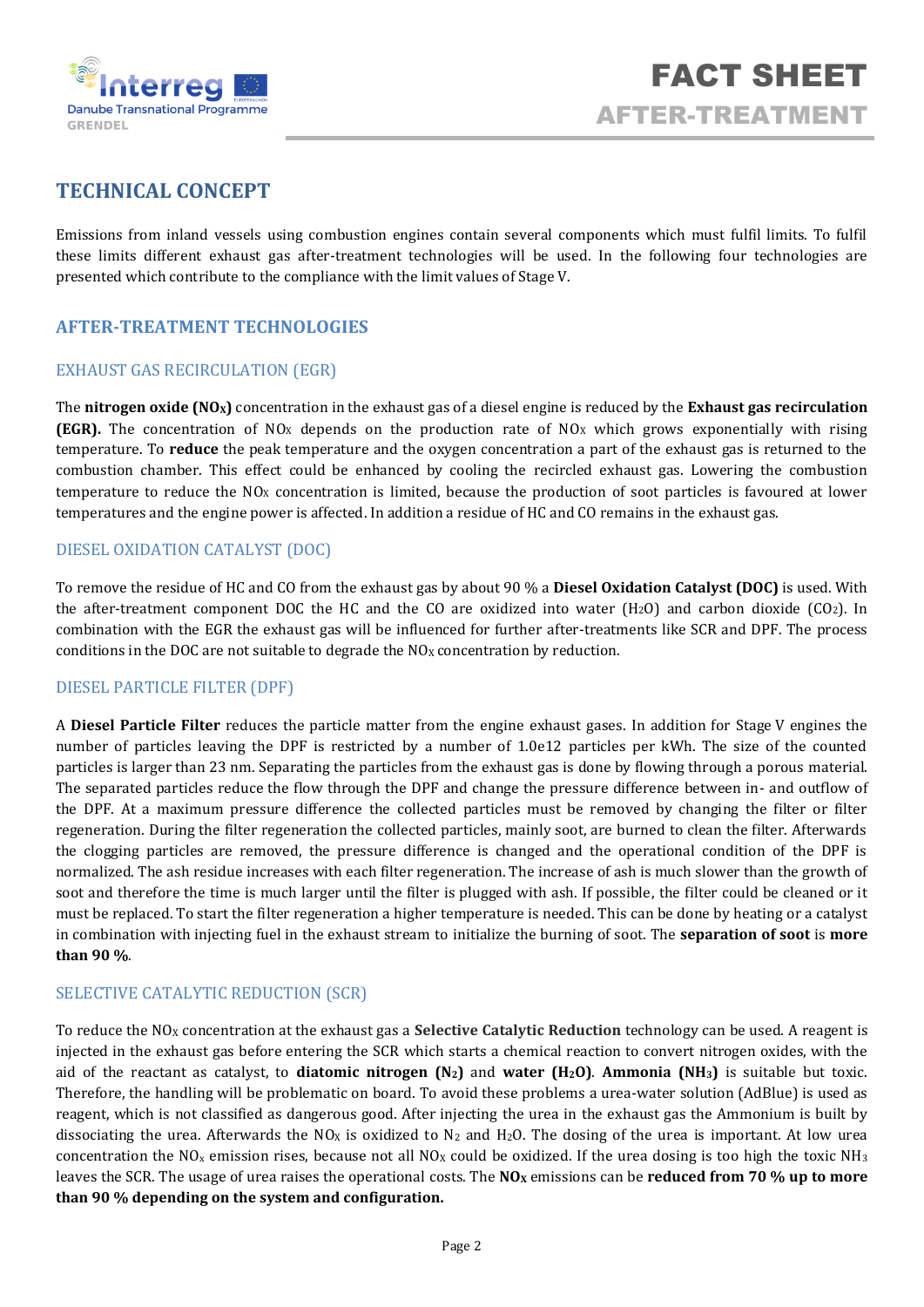

## COMBINATING AFTER-TREATMENT TECHNOLOGIES

The exhaust gas after-treatments explained above must be combined to fulfil the Stage V emission standard. This is usually done in the following sequence: EGR, DOC, DPF and SCR.



Figure 1: Exhaust after-treatment system with EGR, DOC, DPF and SCR.

Current developments aim at a combination of DOC and DPF in one component. The component could be more compact and therefore needs less space. For retrofitting combinations of DOC, DPF and SCR are thinkable, depending on the emission standard of the installed main engine and other prerequisites.

# **AFTER-TREATMENT DESIGN**

The design of after-treatment systems depends on prerequisites like:

- Exhaust gas temperature
- Allowable back pressure of the engine
- Operational profile (e. g. operational hours)
- Available space in engine room or on the deck
- Mass flow rate of exhaust gas
- Engine maintenance condition



Figure 2: Pictures of exhaust plumes (left: engine reversing, right: typical appearance at steady state operation)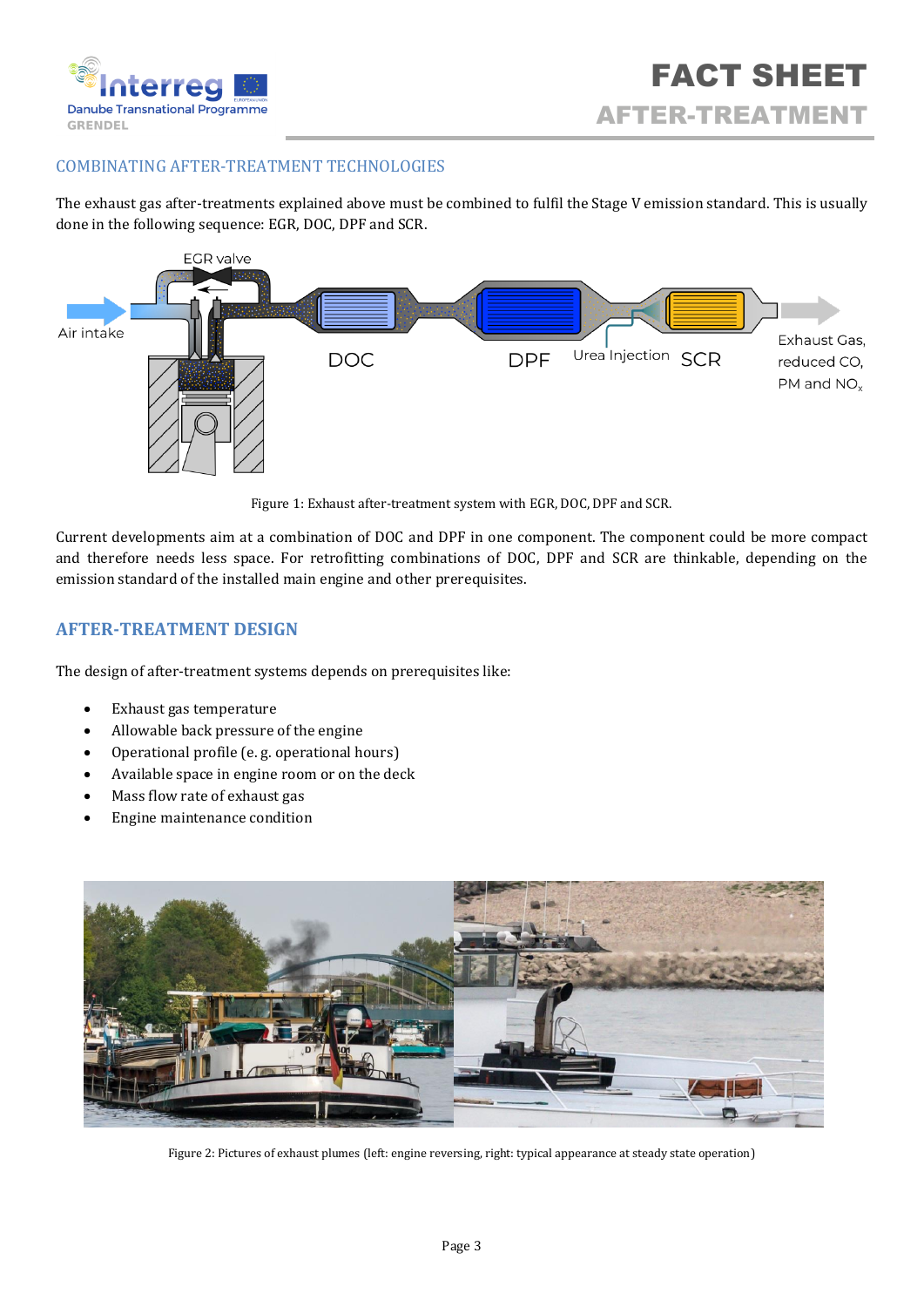

# **ECONOMICS AND ENVIRONMENTAL SUSTAINABILITY**

Reduction of emissions improves the health protection of the crew or passengers in inland waterway transportation. In addition, emissions in ports and urban areas are reduced, which is an intensively discussed topic in public.

The costs for deployment of after-treatment technology on inland vessels are influenced by a number of factors. The investment in eventually needed exhaust technology for newly built ships and new engines to reach the NRMM limits is beyond question. For retrofitting, the question arises as to whether a return on investment can be achieved. In the framework of the H2020 project PROMINENT<sup>1</sup> calculations for investing in exhaust gas after-treatment for different representative journeys in the Rhine or Danube region were made (*PROMINENT Deliverable D2.2*). This was done for investing into SCR only or in the combination of SCR and DPF technology. In none of the examined business cases the return of investment was reached. Financial incentives are therefore needed to reduce emissions from existing vessels.

## **INVESTMENT COSTS**

Investment costs are provided for an example of combination of DPF and SCR for an inland vessel with a CCNR 2 engine with an engine power of 750 kW in the following table. Alternatively, a rough estimation can be made based on the engine displacement with 2 EUR/cm<sup>3</sup> for each SCR and DPF.

| Cost category      | Costs in EUR                         | Comment                                    |
|--------------------|--------------------------------------|--------------------------------------------|
| System costs       | 100,000 EUR                          | Depending on number of DPF and SCR modules |
| Basis system       | 25,000 EUR plus 100 EUR/kW installed |                                            |
| Installation costs | 20,000 EUR plus one week at shipyard |                                            |

## **OPERATIONAL COSTS**

Maintenance and operational costs for the example above (combination of DPF and SCR with a CCNR 2 engine of 750 kW) are estimated as follows:

| Cost category      | Costs in EUR                                                 |
|--------------------|--------------------------------------------------------------|
| Maintenance        | $6,000 - 10,000$ EUR/year                                    |
| AdBlue consumption | approximately 5 % of fuel consumption                        |
| AdBlue costs       | 0.20-0.50 EUR/l which is approximately 25 EUR/1,000 l diesel |

## **ENVIRONMENTAL SUSTAINABILITY**

Depending on the engine, operational profile and other prerequisites exhaust after-treatment can reduce air pollutants massively. Fuel consumption and the coupled CO<sup>2</sup> emissions remain constant or can even be lowered by optimization of engine control parameters. For example most CCNR 2 engines are optimised to reach emission limits without aftertreatment at the cost of reduced efficiency. The after treatment system allows to regain efficiency. For proper use-cases, i. e. suitable operational profile with sufficient exhaust temperatures, suitable engine in terms of back-pressure limits and sufficient space/heat discharge capacity, retrofitted after-treatment systems are a very effective measure to improve the environmental performance of inland ships.

<sup>1</sup> www.prominent-iwt.eu (EU Horizon 2020 project from 2015 to 2018 )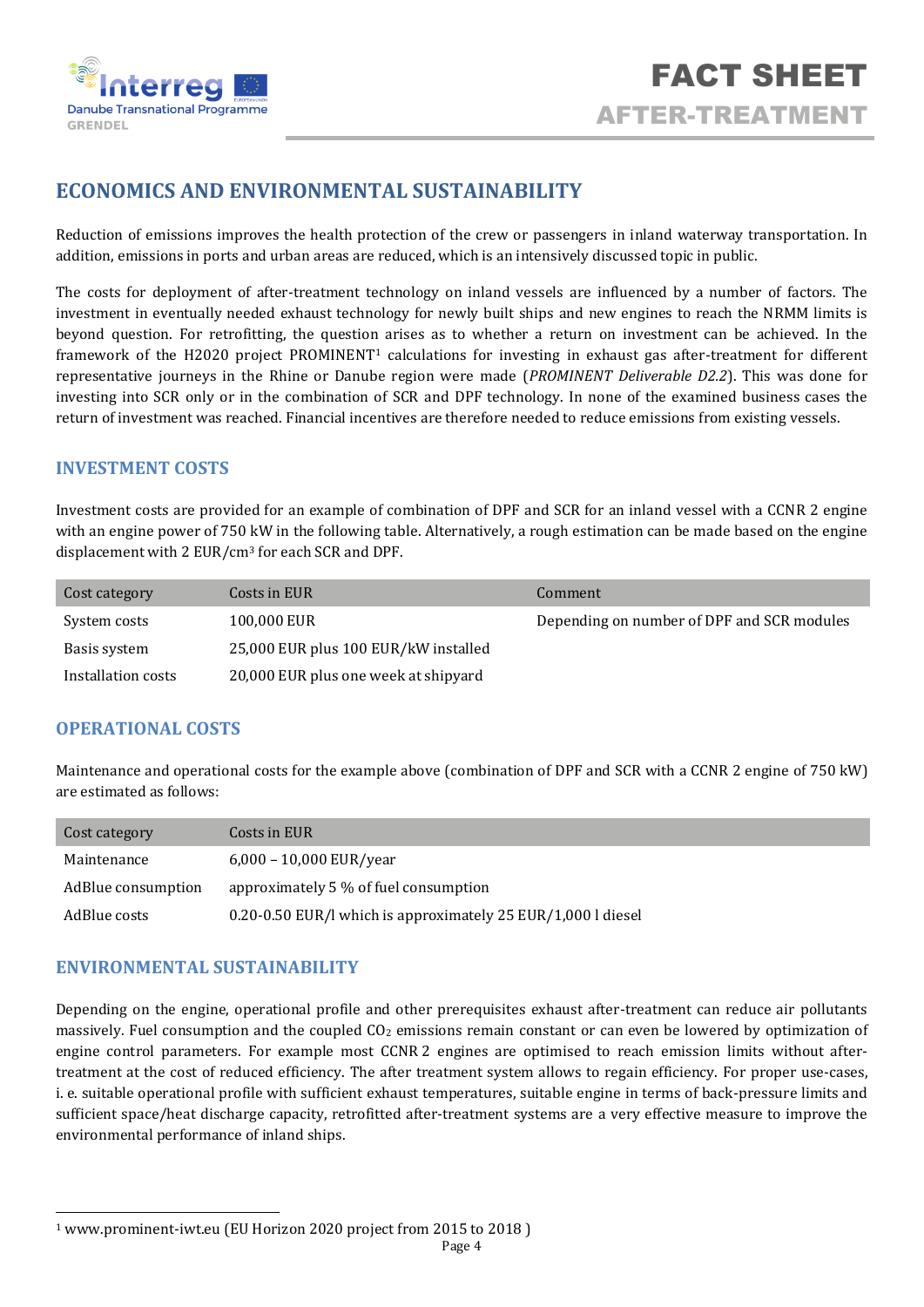

# **BENEFITS**

Reducing emissions leads to further qualitative and quantitative benefits and advantages like the reduced dues listed below. These enable a return on investment which is increased with the number of participating ports, service providers or waterway authorities:

- Owner of the Green Award Inland shipping certificate e.g. benefit from reduced port rates or other advantages. The following list is incomplete (Full list of incentives at [www.greenaward.org\)](http://www.greenaward.org/).
	- o Reduction of harbour dues e.g. in

| • Port of Amsterdam, Port of Zaanstad    | $5 - 20 \%$ |
|------------------------------------------|-------------|
| • Port of Rotterdam                      | $15 - 30\%$ |
| • Port of Utrecht                        | 30 %        |
| • Port of Papendrecht, Port of Werkendam | $15\%$      |
| ■ Zeeland Seaport Terneuzen              | $10\%$      |
| • Port of Ghent                          | $10\%$      |

- o Reduction of services or products of several suppliers
- At 2019 the port of Hamburg discounts to reward particularly environmentally conscious behaviour. (Pricelist Inland shipping of port of Hamburg)
- In 2025 some parts of the port Rotterdam will be closed for inland waterway vessels with emission standard lower than CCNR2 (see [www.portofrotterdam.com\)](http://www.portofrotterdam.com/en/shipping/legislation-and-regulations).
- Reduced port dues are given at the port of Antwerp in 2019 (see www.portofantwerp.com) for inland vessels which
	- o comply with the Stage V emission standard: 7% reduction
	- o have been built before 2008 and are equipped with a CCNR 2 engine: 7 % reduction
	- $\circ$  make use of a diesel-electric main propulsion in which the diesel engine adheres to the emission standards of the CCNR 2 norm: 15 % reduction
	- o make use of a LNG or dual fuel motor (LNG used as main fuel using diesel as ignition fuel) as main propulsion: 15 % reduction
	- o make use of an electric motor driven by fuel cells with hydrogen as fuel: 15 % reduction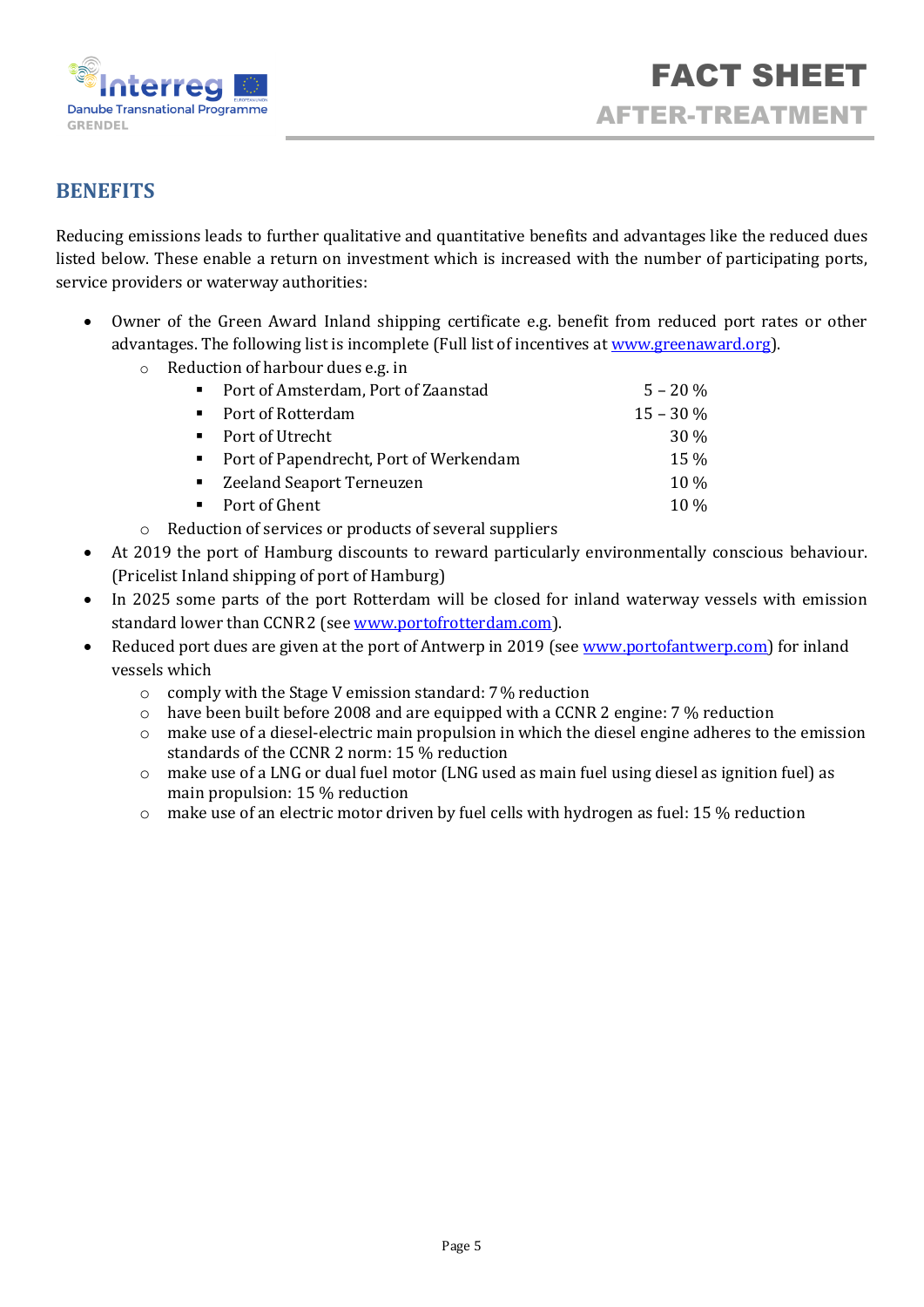

# **CONSIDERATIONS FOR DEPLOYMENT**

### **INSTALLING NEW ENGINES**

For inland waterway vessels the Regulation (EU) 2016/1628 defines the Stage V categories IWP and IWA of engines. Emission limits for new engines with a reference power lower or equal to 300 kW are effective from 01 January 2019 and for a reference power larger than 300 kW from 01 January 2020. Apart from limited exceptions new engines put into service after these dates will have to comply with the new limits, which usually can only be reached with exhaust gas aftertreatment. However, today no IWP/IWA engines have the Stage V type approval yet. For engines with reference power lower than 560 kW it is allowed to install engines of type NRE instead of IWP. Also EURO VI truck engines may be installed in inland ships. How far marinization of NRE engines and EURO VI truck engines affects the type approval is currently being clarified. The emission limits for these replacement options are lower or equal to the ones for IWP engines.

# **EXHAUST AFTER-TREATMENT UNCERTAINTIES**

During the type approval engine and exhaust after-treatment are combined as unit. It is allowed to distribute the engine without the exhaust after-treatment which was installed during type-approval. The new exhaust after–treatment was therefore not tested during type-approval with the engine. This leads to uncertainties.

The manufacturer, the owner of the type-approval certificate, is responsible to give all relevant information and instructions that are necessary for the correct installation of an engine in non-road mobile machinery, including a description of any special conditions or restrictions linked to the installation or use of engine. This includes the exhaust gas after-treatment devices. Now, based on the prescribed procedure the after-treatment is replaced. There could be differences in the material of the SCR or the filter material of the DPF.

Who is responsible to ensure the emission standard?

- In case the new configuration fulfils the emission standard, the manufacturer is the owner of the type-approval.
- If the new configuration misses the emission standard, than the new manufacturer is the one who modified the system.